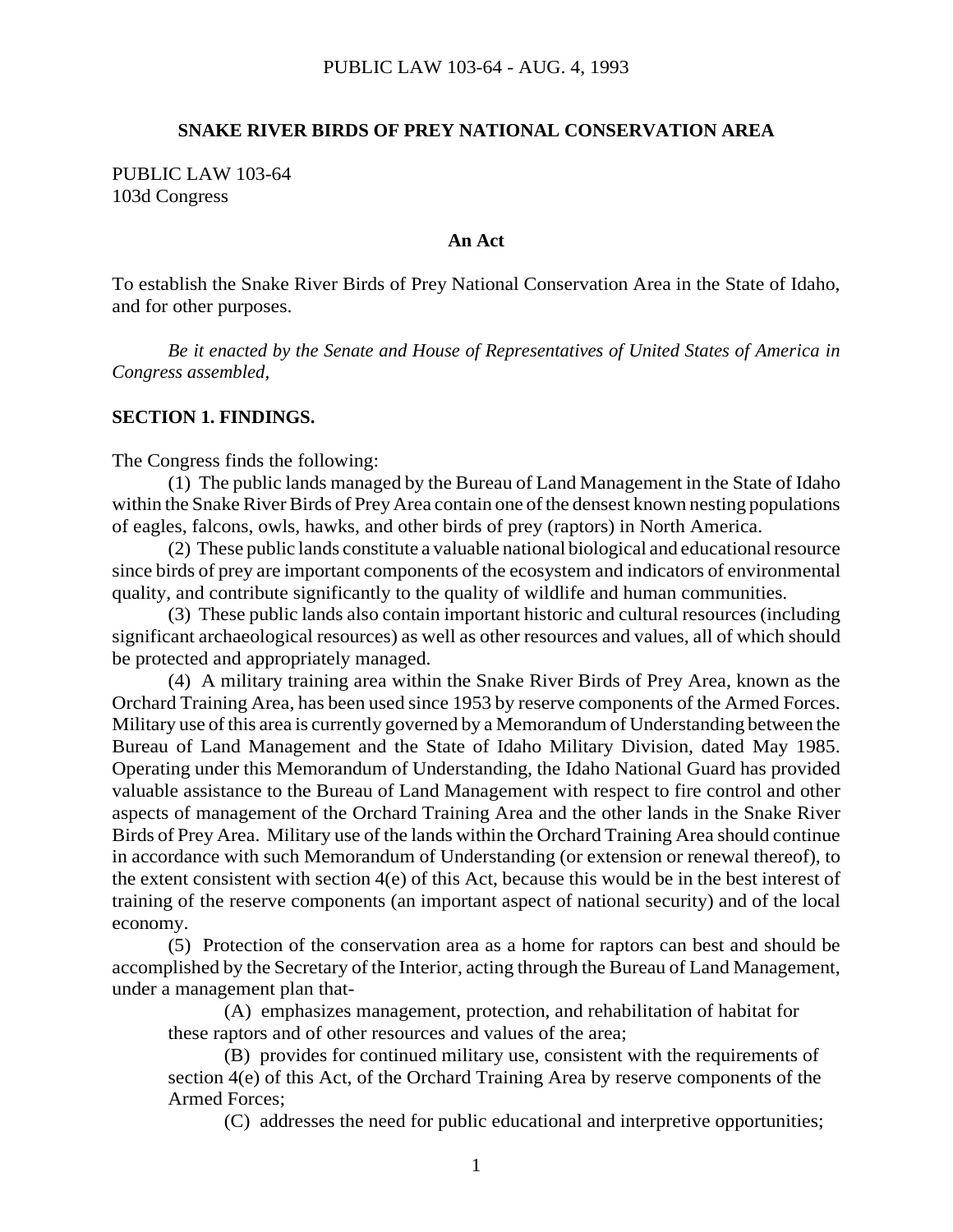### PUBLIC LAW 103-64 - AUG. 4, 1993

(D) allows for diverse appropriate uses of lands in the area to the extent consistent with the maintenance and enhancement of raptor populations and habitats and protection and sound management of other resources and values of the area; and

(E) demonstrates management practices and techniques that may be useful to other areas of the public lands and elsewhere.

(6) There exists near the conservation area a facility, the World Center for Birds of Prey operated by The Peregrine Fund, Inc., where research, public education, recovery, and reestablishment operations exist for endangered raptor species. There also exists at Boise State University a raptor study program which attracts national and international graduate and undergraduate students.

(7) The Bureau of Land Management and Boise State University, together with other State, Federal, and private entities, have formed the Raptor Research and Technical Assistance Center to be housed at Boise State University, which provides a unique adjunct to the conservation area for raptor management, recovery, research, and public visitation, interpretation, and education.

(8) Consistent with requirements of sections 202 and 302 of the Federal Land Policy and Management Act of 1976 (43 U.S.C. 1712 and 1732), the Secretary has developed a comprehensive management plan and, based on such plan, has implemented a management program for the public lands included in the conservation area established by this Act.

(9) Additional authority and guidance must be provided to assure that essential raptor habitat remains in public ownership, to facilitate sound and effective planning and management, to provide for effective public interpretation and education, to ensure continued study of the relationship of humans and these raptors, to preserve the unique and irreplaceable habitat of the conservation area, and to conserve and properly manage the other natural resources of the area in concert with maintenance of this habitat.

(10) An ongoing research program funded by the Bureau of Land Management and the National Guard is intended to provide information to be used in connection with future decisionmaking concerning management of all uses, including continued military use, of public lands within the Snake River Birds of Prey Area.

(11) Public lands in the Snake River Birds of Prey Area have been used for domestic livestock grazing for more than a century, with resultant benefits to community stability and contributions to the local and State economies. It has not been demonstrated that continuation of this use would be incompatible with appropriate protection and sound management of raptor habitat and the other resource values of these lands; therefore, subject to the determination provided for in section 4(f), it is expected that such grazing will continue in accordance with applicable regulations of the Secretary and the management plan for the conservation area.

(12) Hydroelectric facilities for the generation and transmission of electricity exist within the Snake River Birds of Prey Area pursuant to a license(s) issued by the Federal Energy Regulatory Commission, or its predecessor, the Federal Power Commission.

### **SEC. 2. DEFINITIONS.**

As used in this Act:

(1) The term "Secretary" means the Secretary of the Interior.

(2) The term "conservation area" means the Snake River Birds of Prey National Conservation Area established by section 3.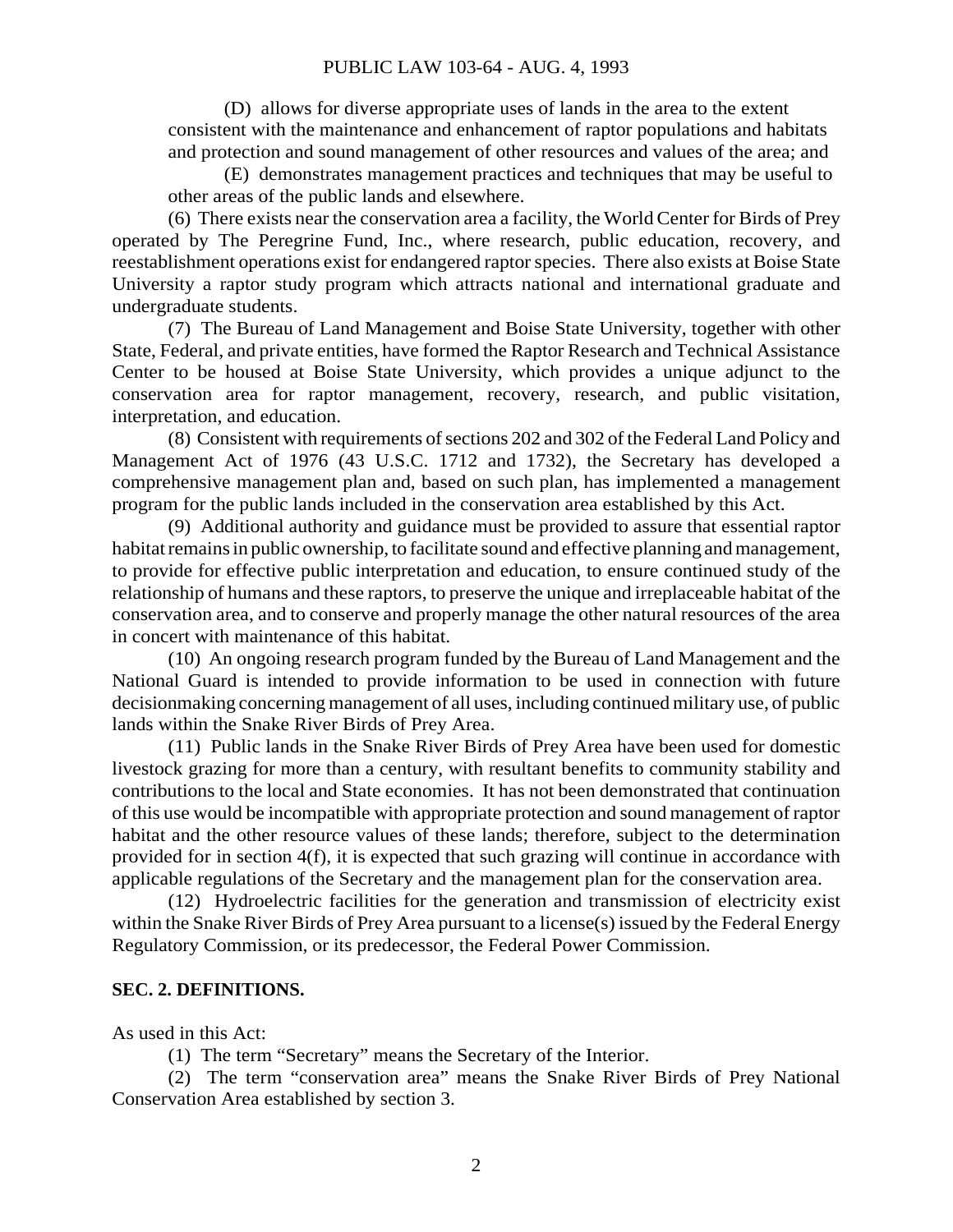(3) The term "raptor" or "raptors" means individuals or populations of eagles, falcons, owls, hawks, and other birds of prey.

(4) The term "raptor habitat" includes the habitat of the raptor prey base as well as the nesting and hunting habitat of raptors within the conservation area.

(5) The term "Memorandum of Understanding" means the Memorandum of Understanding #ID-237, dated May 1985, between the State of Idaho Military Division and the Bureau of Land Management.

(6) The term "Orchard Training Area" means that area generally so depicted on the map referred to in section 3(b), and as described in the Memorandum of Understanding as well as the air space over the same.

(7) The term "Impact Area" means that area which was used for the firing of live artillery projectiles and is used for live fire ranges of all types and, therefore, poses a danger to public safety and which is generally so depicted on the map referred to in section 3(b).

(8) The term "Artillery Impact Area" means that area within the Impact Area into which live projectiles are fired which is generally described as that area labeled as such on the map referred to in section 3(b).

(9) The term "the plan" means the comprehensive management plan developed for the conservation area, dated August 30, 1985, together with such revisions thereto as may be required in order to implement this Act.

(10) The term, "hydroelectric facilities" means all facilities related to the generation, transmission, and distribution of hydroelectric power and which are subject to, and authorized by, a license(s), and any and all amendments thereto, issued by the Federal Energy Regulatory Commission.

# **SEC. 3. ESTABLISHMENT OF NATIONAL CONSERVATION AREA.**

(a) ESTABLISHMENT AND PURPOSES.-(1) There is hereby established the Snake River Birds of Prey National Conservation Area (hereafter referred to as the "conservation area").

(2) The purposes for which the conservation area is established, and shall be managed, are to provide for the conservation, protection, and enhancement of raptor populations and habitats and the natural and environmental resources and values associated therewith, and of the scientific, cultural, and educational resources and values of the public lands in the conservation area.

(3) Subject to the provisions of subsection (d) of this section and section 4, uses of the public lands in the conservation area existing on the date of enactment of this Act shall be allowed to continue.

(b) AREA INCLUDED.-The conservation area shall consist of approximately 482,457 acres of federally owned lands and interests therein managed by the Bureau of Land Management as generally depicted on the map entitled "Snake River Birds of Prey National Conservation Area", dated November 1991.

(c) MAP AND LEGAL DESCRIPTION.-As soon as is practicable after enactment of this Act, the map referred to in subsection (b) and a legal description of the conservation area shall be filed by the Secretary with the Committee on Natural Resources of the House of Representatives and the Committee on Energy and Natural Resources of the Senate. Each such map shall have the same force and effect as if included in this Act; except that the Secretary may correct clerical and typographical errors in such map and legal description. Each such map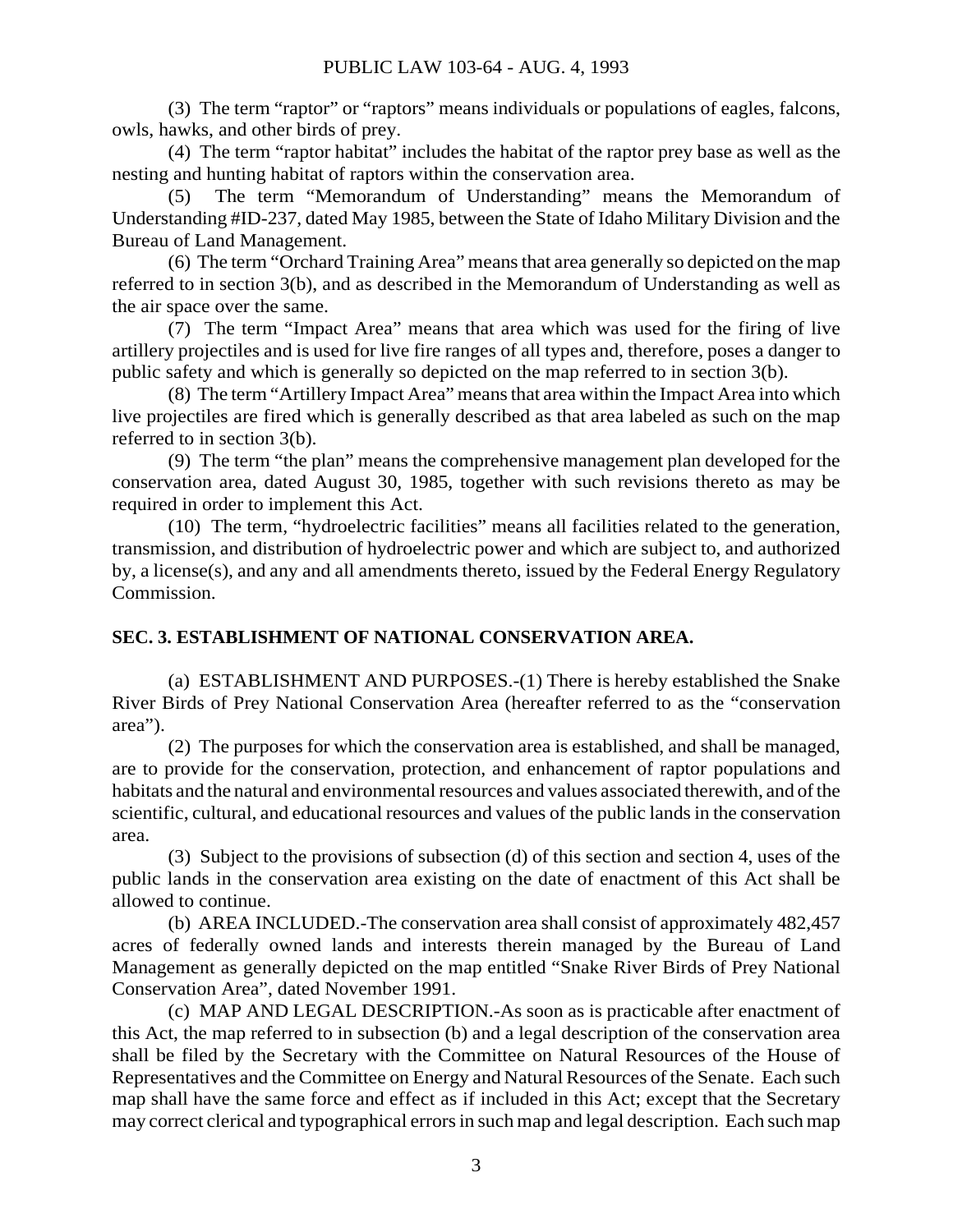shall be on file and available for public inspection in the office of the Director and the Idaho State Director of the Bureau of Land Management of the Department of the Interior.

(d) WITHDRAWALS.-Subject to valid existing rights, the Federal lands within the conservation area are hereby withdrawn from all forms of entry, appropriation, or disposal under the public land laws; and from entry, application, and selection under the Act of March 3, 1877 (Ch. 107, 19 Stat. 377, 43 U.S.C. 321 et seq.; commonly referred to as the "Desert Lands Act"), section 4 of the Act of August 18, 1894 (Ch. 301, 28 Stat. 422; 43 U.S.C. 641; commonly referred to as the "Carey Act"), the Act of July 3, 1890 (Ch. 656, 26 Stat. 215- commonly referred to as the "State of Idaho Admissions Act"), section 2275 of the Revised Statutes, as amended (43 U.S.C. 851), and section 2276 of the Revised Statutes, as amended (43 U.S.C. 852). The Secretary shall return to the applicants any such applications pending on the date of enactment of this Act, without further action. Subject to valid existing rights, as of the date of enactment of this Act, lands within the Birds of Prey Conservation Area are withdrawn from location under the general mining laws, the operation of the mineral and geothermal leasing laws, and the mineral material disposal laws, except that mineral materials subject to disposal may be made available from existing sites to the extent compatible with the purposes for which the conservation area is established.

### **SEC. 4. MANAGEMENT AND USE.**

(a) IN GENERAL.-(1)(A) Within 1 year after the date of enactment of this Act, the Secretary shall make any revisions in the existing management plan for the conservation area as necessary to assure its conformance with this Act, and no later than January 1, 1996, shall finalize a new management plan for the conservation area.

(B) Thereafter, the Secretary shall review the plan at least once every 5 years and shall make such revisions as may be necessary or appropriate.

(C) In reviewing and revising the plan, the Secretary shall provide for appropriate public participation.

(2) Except as otherwise specifically provided in section 3(d) and subsections (d), (e), and (f) of this section, the Secretary shall allow only such uses of lands in the conservation area as the Secretary determines will further the purposes for which the Conservation Area is established.

(b) MANAGEMENT GUIDANCE.-After each review pursuant to subsection (a), the Secretary shall make such revisions as may be needed so that the plan and management program to implement the plan include, in addition to any other necessary or appropriate provisions, provisions for-

(1) protection for the raptor populations and habitats and the scientific, cultural, and educational resources and values of the public lands in the conservation area;

(2) identifying levels of continued military use of the Orchard Training Area compatible with paragraph (l) of this subsection;

(3) public use of the conservation area consistent with the purposes of this Act;

(4) interpretive and educational opportunities for the public;

(5) a program for continued scientific investigation and study to provide information to support sound management in accordance with this Act, to advance knowledge of raptor species and the resources and values of the conservation area, and to provide a process for transferring to other areas of the public lands and elsewhere this knowledge and management experience;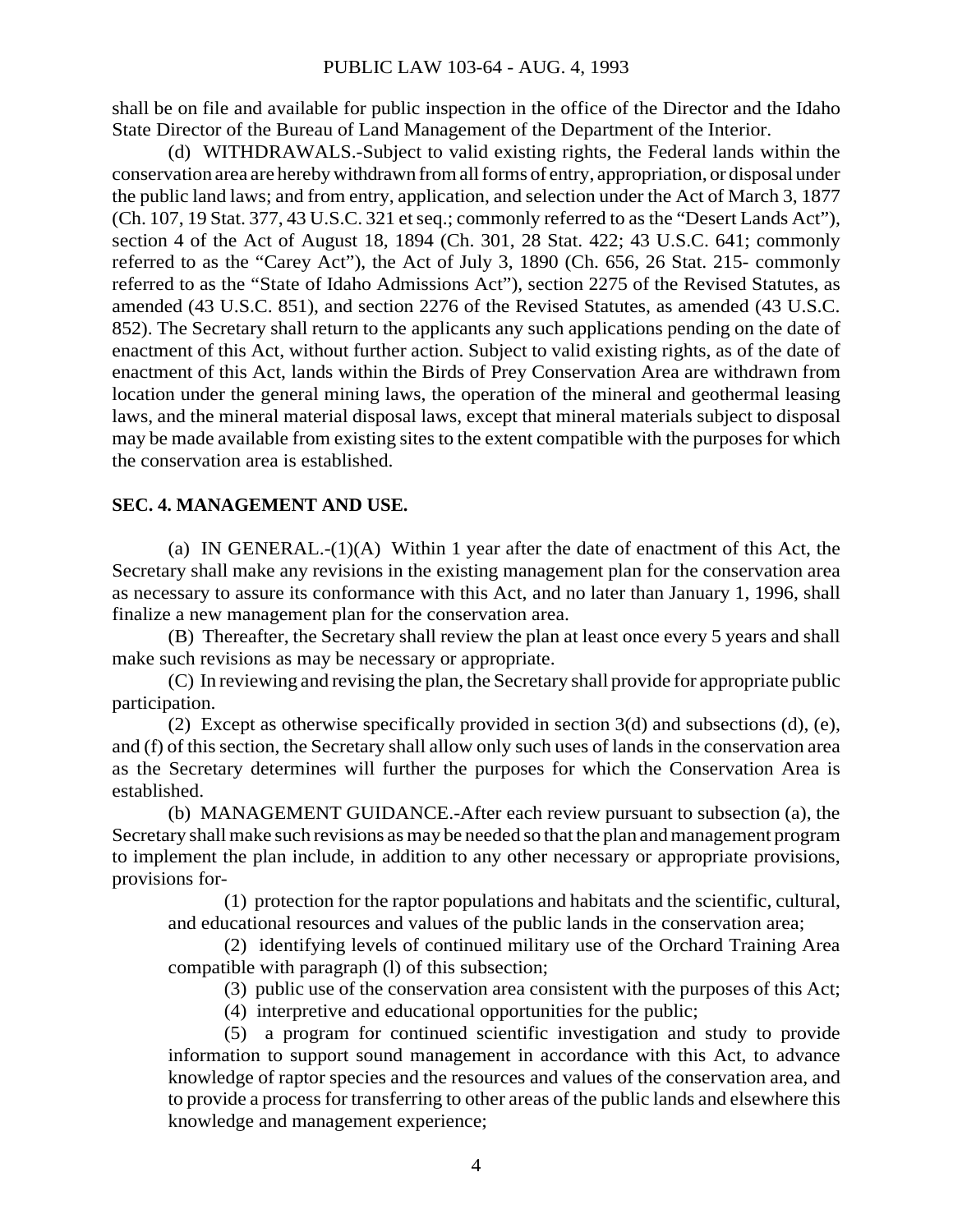(6) such vegetative enhancement and other measures as may be necessary to restore or enhance prey habitat;

(7) the identification of levels, types, timing, and terms and conditions for the allowable nonmilitary uses of lands within the conservation area that will be compatible with the protection, maintenance, and enhancement of raptor populations and habitats and the other purposes for which the conservation area is established; and

(8) assessing the desirability of imposing appropriate fees for public uses (including, but not limited to, recreational use) of lands in the conservation area, which are not now subject to fees, to be used to further the purposes for which the conservation area is established.

(c) VISITORS CENTER.-The Secretary, acting through the Director of the Bureau of Land Management, is authorized to establish, in cooperation with other public or private entities as the Secretary may deem appropriate, a visitors center designed to interpret the history and the geological, ecological, natural, cultural, and other resources of the conservation area and the biology of the raptors and their relationships to man.

(d) VISITORS USE OF AREA.-In addition to the Visitors Center, the Secretary may provide for visitor use of the public lands in the conservation area to such extent and in such manner as the Secretary considers consistent with the protection of raptors and raptor habitat, public safety, and the purposes for which the conservation area is established. To the extent practicable, the Secretary shall make available to visitors and other members of the public a map of the conservation area and such other educational and interpretive materials as may be appropriate.

(e) NATIONAL GUARD USE OF THE AREA.-(1) Pending completion of the ongoing research concerning military use of lands in the conservation area, or until the date 5 years after the date of enactment of this Act, whichever is the shorter period, the Secretary shall permit continued military use of those portions of the conservation area known as the Orchard Training Area in accordance with the Memorandum of Understanding, to the extent consistent with the use levels identified pursuant to subsection (b)(2) of this section.

(2) Upon completion of the ongoing research concerning military use of lands in the conservation area, the Secretary shall review the management plan and make such additional revisions therein as may be required to assure that it meets the requirements of this Act.

(3) Upon completion of the ongoing research concerning military use of lands in the conservation area, the Secretary shall submit to the Committees on Natural Resources and Merchant Marine and Fisheries of the House of Representatives and the Committee on Energy and Natural Resources of the Senate a report of the results of such research.

(4) Nothing in this Act shall preclude minor adjustment of the boundaries of the Orchard Training Area in accordance with provisions of the Memorandum of Understanding.

(5) After completion of the ongoing research concerning military use of lands in the Orchard Training Area or after the date 5 years after the date of enactment of this Act, whichever first occurs, the Secretary shall continue to permit military use of such lands, unless the Secretary, on the basis of such research, determines such use is not compatible with the purposes set forth in section  $3(a)(2)$ . Any such use thereafter shall be permitted in accordance with the Memorandum of Understanding, which may be extended or renewed by the Secretary so long as such use continues to meet the requirements of subsection (b)(2) of this section.

(6) In accordance with the Memorandum of Understanding, the Secretary shall require the State of Idaho Military Division to insure that military units involved maintain a program of decontamination.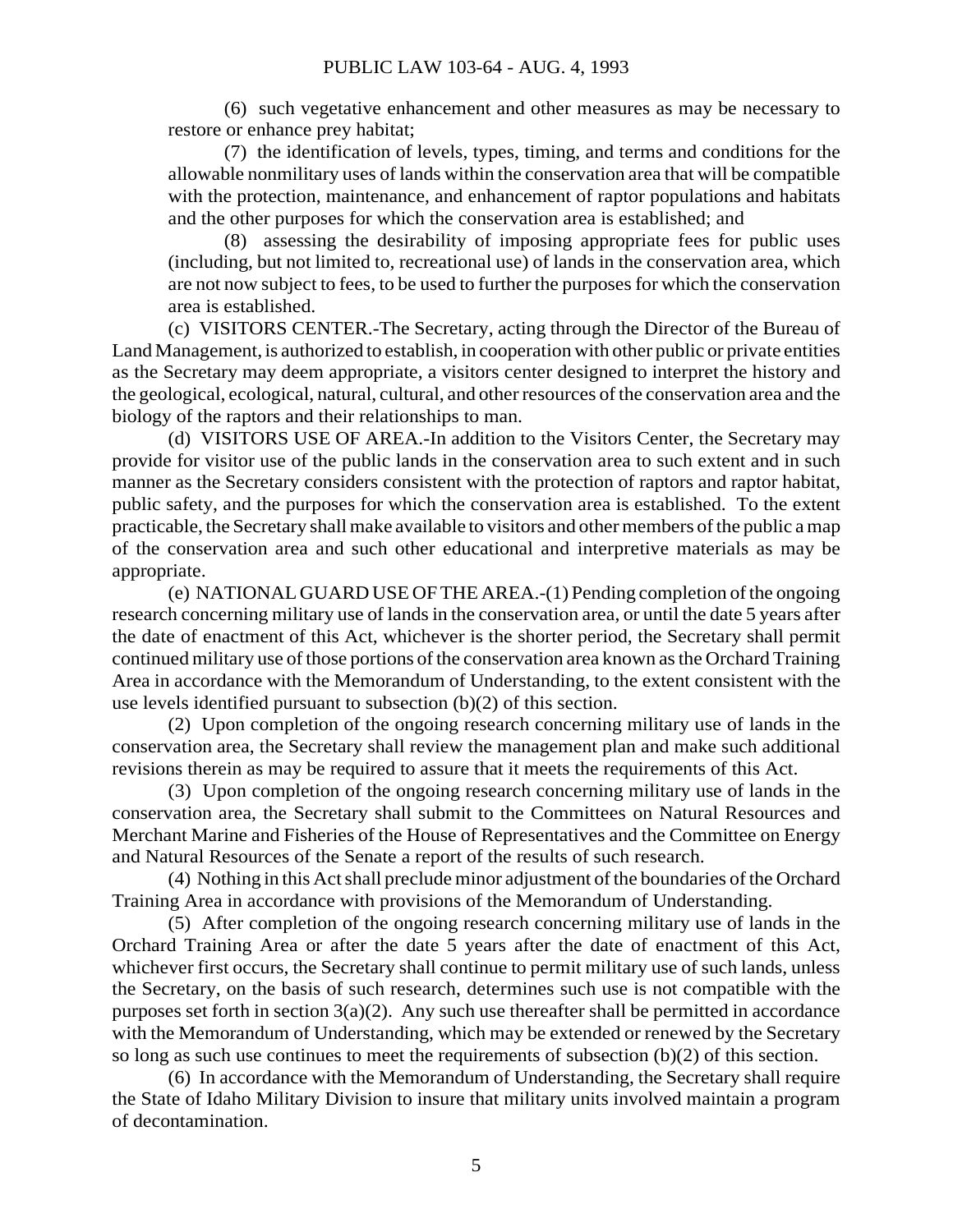(7) Nothing in this Act shall be construed as by itself precluding the extension or renewal of the Memorandum of Understanding, or the construction of any improvements or buildings in the Orchard Training Area so long as the requirements of this subsection are met.

(f) LIVESTOCK GRAZING.-(1) So long as the Secretary determines that domestic livestock grazing is compatible with the purposes for which the conservation area is established, the Secretary shall permit such use of public lands within the conservation area, to the extent such use of such lands is compatible with such purposes. Determinations as to compatibility shall be made in connection with the initial revision of management plans for the conservation area and in connection with each plan review required by section  $4(a)(1)(B)$ .

(2) Any livestock grazing on public lands within the conservation area, and activities the Secretary determines necessary to carry out proper and practical grazing management programs on such lands (such as animal damage control activities) shall be managed in accordance with the Act of June 28, 1934 (43 U.S.C. 315 et seq.; commonly referred to as the "Taylor Grazing Act"), section 402 of the Federal Land Policy and Management Act of 1976 (43 U.S.C. 1752), other laws applicable to such use and programs on the public lands, and the management plan for the conservation area.

(g) COOPERATIVE AGREEMENTS.-The Secretary is authorized to provide technical assistance to, and to enter into such cooperative agreements and contracts with, the State of Idaho and with local governments and private entities as the Secretary deems necessary or desirable to carry out the purposes and policies of this Act.

(h) AGRICULTURAL PRACTICES.-Nothing in this Act shall be construed as constituting a grant of authority to the Secretary to restrict recognized agricultural practices or other activities on private land adjacent to or within the conservation area boundary.

(i) HYDROELECTRIC FACILITIES.-Notwithstanding any provision of this Act, or regulations and management plans undertaken pursuant to its provisions, the Federal Energy Regulatory Commission shall retain its current jurisdiction concerning all aspects of the continued and future operation of hydroelectric facilities, licensed or relicensed under the Federal Power Act (16 U. S.C. 791a et seq.), located within the boundaries of the conservation area.

### **SEC. 5. ADDITIONS.**

(a) ACQUISITIONS.-(1) The Secretary is authorized to acquire lands and interests therein within the boundaries of the conservation area by donation, purchase with donated or appropriated funds, exchange, or transfer from another Federal agency, except that such lands or interests owned by the State of Idaho or a political subdivision thereof may be acquired only by donation or exchange.

(2) Any lands located within the boundaries of the conservation area that are acquired by the United States on or after the date of enactment of this Act shall become a part of the conservation area and shall be subject to this Act.

(b) PURCHASE OF LANDS.-In addition to the authority in section 318(d) of the Federal Land Policy and Management Act of 1976 (43 U.S.C. 1748) and notwithstanding section 7(a) of the Land and Water Conservation Fund Act of 1964 (16 U.S.C. 4601-9(a)), monies appropriated from the Land and Water Conservation Fund may be used as authorized in section 5(b) of the Endangered Species Act of 1973 (16 U.S.C. 1534(b)), for the purposes of acquiring lands or interests therein within the conservation area for administration as public lands as a part of the conservation area.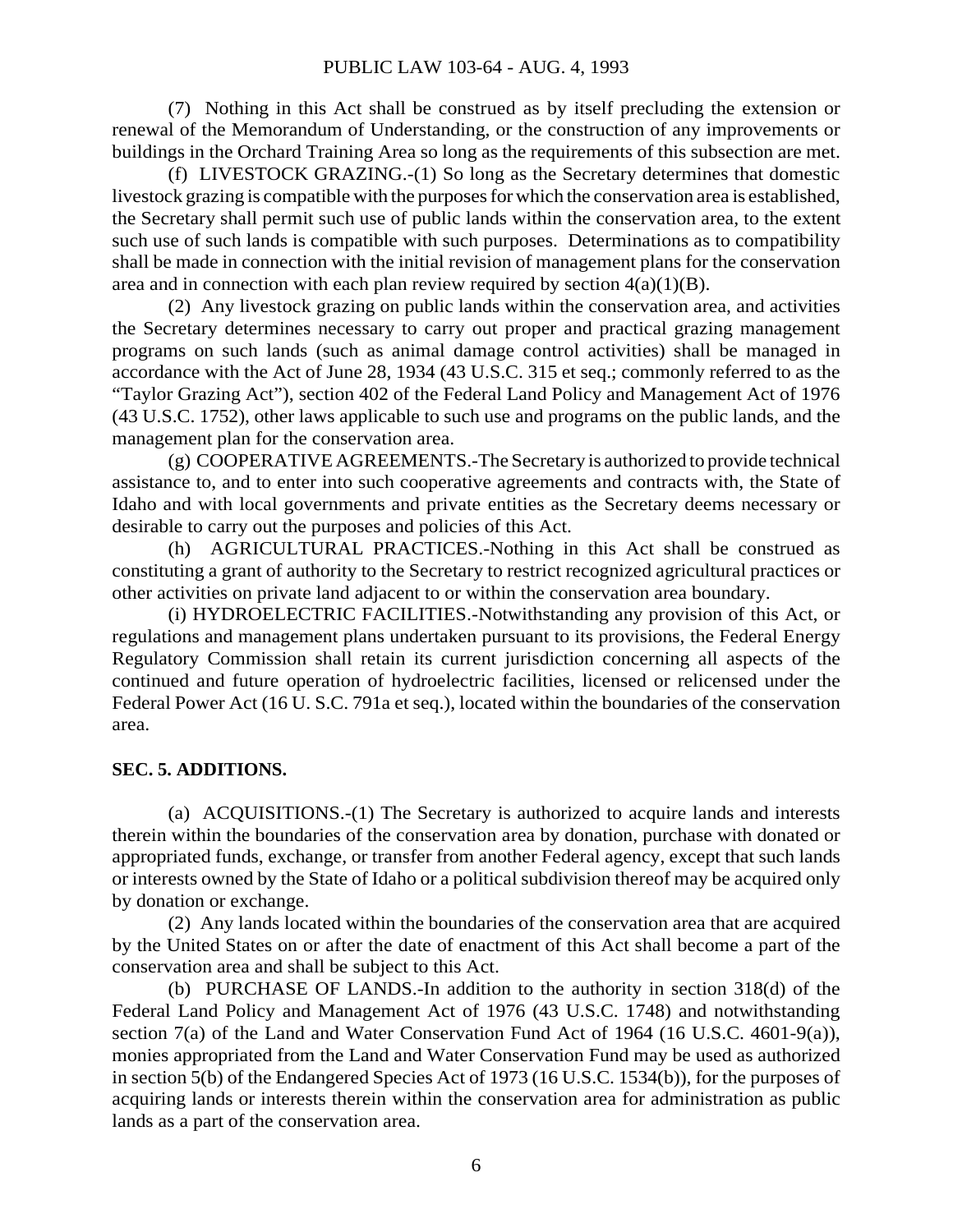#### PUBLIC LAW 103-64 - AUG. 4, 1993

(c) LAND EXCHANGES.-The Secretary shall, within 4 years after the date of enactment of this Act, study, identify, and initiate voluntary land exchanges which would resolve ownership related land use conflicts within the conservation area.

### **SEC. 6. OTHER LAWS AND ADMINISTRATIVE PROVISIONS.**

(a) OTHER LAWS.-(1) Nothing in this Act shall be construed to supersede, limit, or otherwise affect administration and enforcement of the Endangered Species Act of 1973 (16 U.S.C. 1531 et seq.) or to limit the applicability of the National Trails System Act to any lands within the conservation area.

(2) Except as otherwise specifically provided in this Act, nothing in this Act shall be construed as limiting the applicability to lands in the conservation area of laws applicable to public lands generally, including but not limited to the National Historic Preservation Act, the Archaeological Resources Protection Act of 1979, or the Native American Graves Protection and Repatriation Act.

(3) Nothing in this Act shall be construed as by itself altering the status of any lands that on the date of enactment of this Act were not managed by the Bureau of Land Management.

(4) Nothing in this Act shall be construed as prohibiting the Secretary from engaging qualified persons to use public lands within the conservation area for the propagation of plants (including seeds) to be used for vegetative enhancement of the conservation area in accordance with the plan and in furtherance of the purposes for which the conservation area is established.

(b) RELEASE.-The Congress finds and directs that the public lands within the Snake River Birds of Prey Natural Area established as a natural area in October 1971 by Public Land Order 5133 have been adequately studied and found unsuitable for wilderness designation pursuant to section 603 of the Federal Land Policy and Management Act of 1976. Such lands are hereby released from further management pursuant to section 603(c) of such an Act and shall be managed in accordance with other applicable provisions of law, including this Act.

(c) EXISTING ADMINISTRATIVE WITHDRAWAL TERMINATED.-Public Land Orders 5133 dated October 12, 1971, and 5777 dated November 21, 1980, issued by the Secretary are hereby revoked subject to subsections  $(d)(3)$  and  $(d)(4)$ .

(d) WATER.-(1) The Congress finds that the United States is currently a party in an adjudication of rights to waters of the Snake River, including water rights claimed by the United States on the basis of the reservation of lands for purposes of conservation of fish and wildlife and that consequently there is no need for this Act to effect a reservation by the United States of rights with respect to such waters in order to fulfill the purposes for which the conservation area is established.

(2) Nothing in this Act or any action taken pursuant thereto shall constitute either an expressed or implied reservation of water or water rights for any purpose.

(3) Nothing in this Act shall be construed as effecting a relinquishment or reduction of any of the water rights held or claimed by the United States within the State of Idaho or elsewhere on or before the date of enactment of this Act.

(4) The Secretary and all other officers of the United States shall take all steps necessary to protect all water rights claimed by the United States in the Snake River adjudication now pending in the district court of the State of Idaho in which the United States is joined under section 208 of the Act of July 10, 1952 (66 Stat. 560; 43 U.S.C. 666; commonly referred to as the "McCarran Amendment").